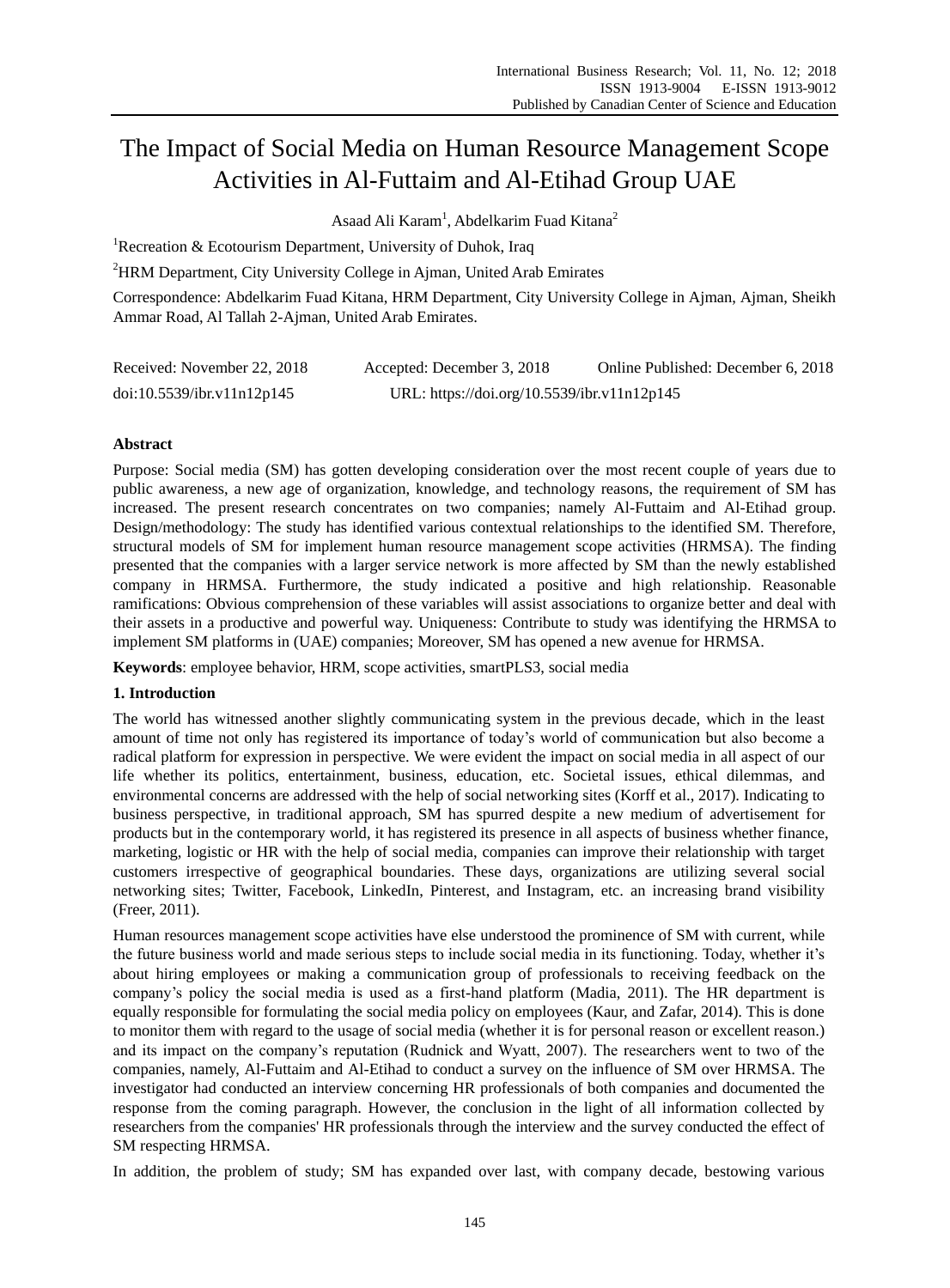platforms to share task space to cooperate with customers and users and produce main output announcements. SM effectiveness during an HR industry is universally accepted in the corporate world. First, nag and badgering: a few representatives may utilize their online networking account to show their perspectives of work and with their manager or kindred representatives. Second, harm to boss' open notoriety; the representatives got disappointed or upset with a circumstance which has happened up to work, also employees may share on their social media platforms to appear their perspectives about the circumstance. Third, the staff posting negative comments about company business and business clients. Fourth, can the company use information about candidates posted on social media platforms to promote the company when they make recruitment decisions?

## *1.1 Objectives of the Study*

The study will endeavor to reach its aim through the following research questions:

- 1- How social media contributes positively to HRMSA in The United Arab Emirates companies?
- 2- Does there is any relationship between social media and employee activities?
- 3- Does there is any relationship between social media impact on HR and size of the company?

4- Does there is any relationship between social media, users, and scope of HRM (employees hiring, remuneration, employee satisfaction, employee maintenance, industrial relations, and prospects of employees)?

## **2. Literature Review and Hypotheses Development**

The topic of the effect of SM over HR has discussed beside various authors. The impact of social media on any issue has been shown its effect of the social crisis in the US (Oh, O. Agrawal and Rao, H., 2013). The SM equally has effectiveness within the performance of the company. Today social media is not limited to the marketing and sales it has its impact on all aspect of the business (Anderson, 2012). The effect of an SM within business is not a new issue history also has witnessed many events when media causes an effect on the business (Edosomwan et al., 2011).

Subsequently, web-based social networking is characterized to be systems which interface huge numbers of clients worldwide for oneself advantages, perspectives, and diversions (Karam, A. A., and Saydam, S. 2015). Web journals, YouTube, MySpace, Facebook are cases of SM that is regular for a scale of clients. (Sin and Al-Agaga, 2012). As per to study, the unique prospect of an SM and a gigantic regularity has inspired business pursuit like promotion along with advertising (Hanna et al., 2011).

The social media platforms represent a developing advancement with the likelihood to think about the versatility, revamping, and utmost flexibility handiness asked for by response association for their information frameworks (Sutton and Shklovski, 2008). The strength of SM web-based social networking promotions to be able to not just ease far-reaching communication and reinforce data streams, yet additionally be adaptable into the necessities of the respondents. Online networking innovations have been beforehand utilized as part of calamity reaction, yet almost no investigation has been directed considering their effect on HRM, and specific information sharing and use amongst the respondent organization. These innovations demonstrate users the capacity to react rapidly to changes in the information about ambiance and give modification, flexibility, ease of use, and adaptability in both the framework and the data. The SM back up the creation from occasional user's technique promising the surge of idea and learning by allowing the proficient time, prevalence, involvement along with modifying/purify from enlightening matter (Constantinides and Fountain, 2008). The expectation of an employee with the services of the HR depends on various variables, namely, diversion, interaction, and function that lead to the satisfaction with the employees with employment (Fodness and Murray, 2007).

The author Tsai and Chou, (2011) introduced a model to evaluate the differences between the expectations of the services provided by the airport to the customer to the effective services in order to adopt the model to discover ways to reduce the differences. The presence of control and responsibility varieties of associations is within reach and a grand idea to be related to certain organizational conditions (Kitana, A., and Karam, A. A. 2017). Most human resource strategy scientists have adopted a behavioral viewpoint (Arthur, 1994). However, the association strategic, inventive HRA are apparently going to pass on a dispatch about authoritative help into workers. This pursuit moves beyond the conventional HRA that select, hold and control operator via administering to and demonstrating a sense of duty regarding representatives (Whitener, 1997). Rendering to Mahmood A., (2012) argue that training influence on regulation, involvement and retention towards operator performance. The data was gathered from 100 workers of the administration area at Rawalpindi Islamabad Regression strategy has been utilized as part of this examination.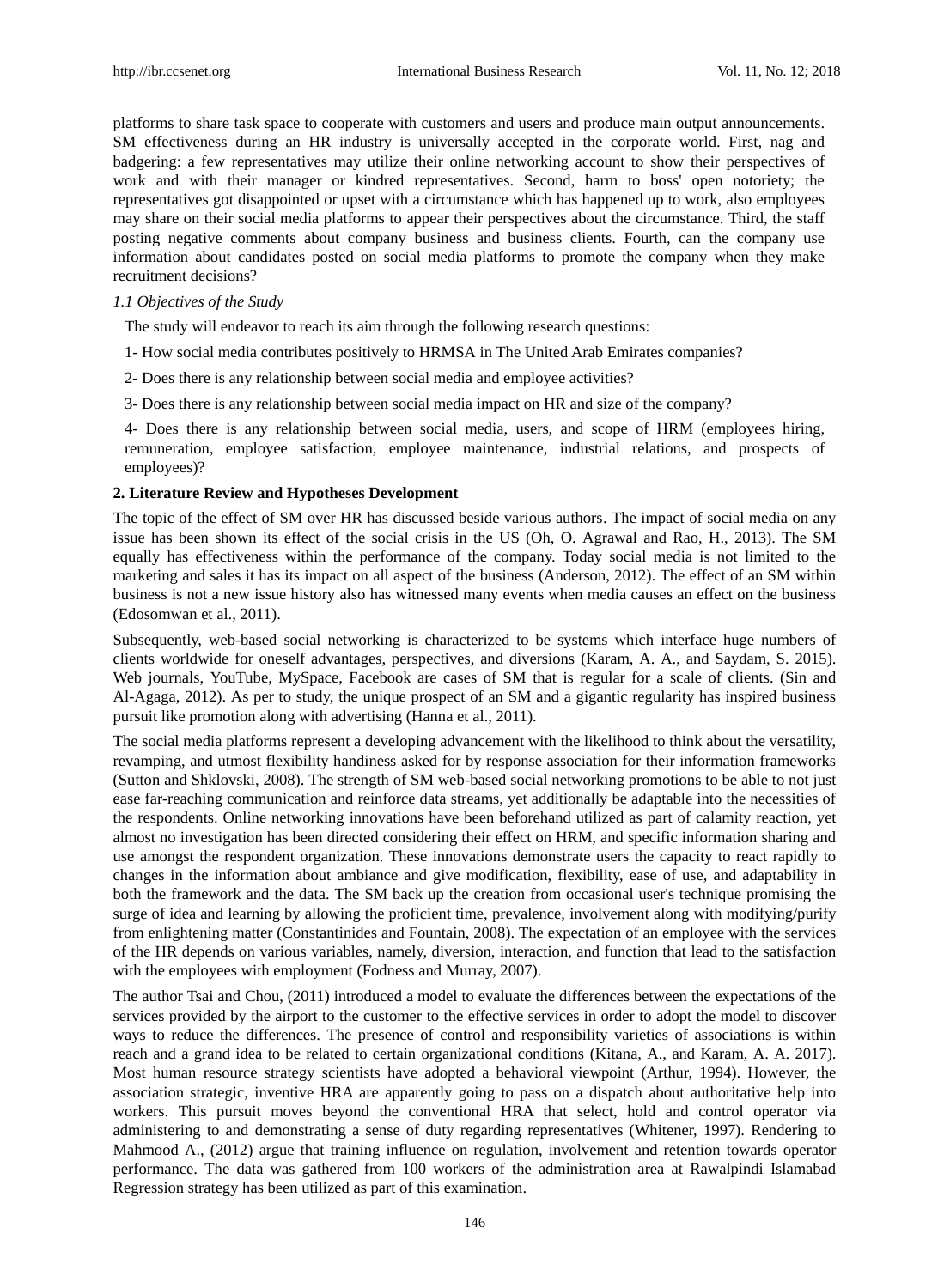The regression analysis affirmed that fulfillment and mode for qualified success have an immediate and valuable impact on organizational responsibility and expands the work effectiveness of representatives. A study utilizing this viewpoint lies on the regularly certain presumption that the effective execution of a business technique requires an interesting arrangement of worker practices and mentalities and attitudes of human resource policies and practices will inspire those practices and states of mind (Cappelli and Singh, 1992). As per Armstrong, M. (2006) before hiring a new employee, the entrepreneur ought to measure a few meditations. The initial step the entrepreneur should take while contemplating an extension of representative finance is to genuinely survey the status of the association itself.

Hypothesis:

 $H<sub>1</sub>$ : There is a considerable effect on SM accessibility and HRM scope activities.

- H2: There is a considerable effect on SM behavior and HRM scope activities.
- H3: There is a considerable effect on SM building relationships and HRM scope activities.
- H4: There is a considerable effect on SM confidence and HRM scope activities.
- H5: There is a considerable effect on SM credibility and HRM scope activities.
- $H_6$ : There is a considerable effect on SM relevance and HRM scope activities.
- H7: There is a considerable effect on SM monitoring and HRM scope activities.

# **3. Research Methodology**

Research Design: The consideration takes over a quantitative and qualitative survey from the elementary implement applied into aggregate a data through survey. The factual strategy utilized as a part of this examination, gathering numerical information about break-down using measurable strategies. While the poll utilized as a part of the present research as a self-designed survey, along with, the analyst alluded to a few examinations, that is comparable for this domain. The questionnaire designed in the English language. Therefore, population and sampling methods of investigation into both approaches; the researcher used a survey to conduct this study. The analysts demonstrated that there are a massive range of sorts of samples; Kothari, C., (2004) demonstrated that fundamentally 2 type of samples, random samples/non-random. On the other hand, the non-random sample is the techniques to collect the data which represent 100 employees distribute over two companies (Al-Futtaim group, and Al Etihad Airways) in the present study.

# *3.1 Data Collection*

The researcher has conducted interview for the HR employees in two companies. The researcher also has carried out a survey to collect a response to employees working there. The specialist encrypted the information gathered over the survey including two sections of question Independent Variable Social Media; Credibility, Relevance, Confidence, Social Media Monitoring, Building relationships, Behavior, and Accessibility, Dependent Variable HRM Scope; Employees hiring, Remuneration, Employee satisfaction, Employee maintenance, Industrial relations, and Prospects of employees played out the required information control and the measurable exploration by Smart-PLS3.

## *3.2 Study Restriction*

As any questionnaire-based examination, present investigation has several restrictions. These impediments fill in as markers for a future investigation contemplate on a similar theme. Some of these constraints identify with idea about a survey as well as identified with an information accumulation method. The specialist was unable to check the precision of gathered information where it expected that answerer was giving exact information. Hence, data collected in the present research by researcher potential, thus the analyst was relied on the participation in responders.

# **4. Data Analysis and Findings**

Interview Regarding Social Media

Interview of HRM professionals at Al Futtaim group:

AL – Futtaim is a conglomerate group operating since 1930.With a long legacy of the company's expansion, it has also understood the importance of social media. The company has appointed social media community manager at a different level to represent the company on this platform. The excerpt of Interview conducted by me with HR professionals of Al – Futtaim group is as follows -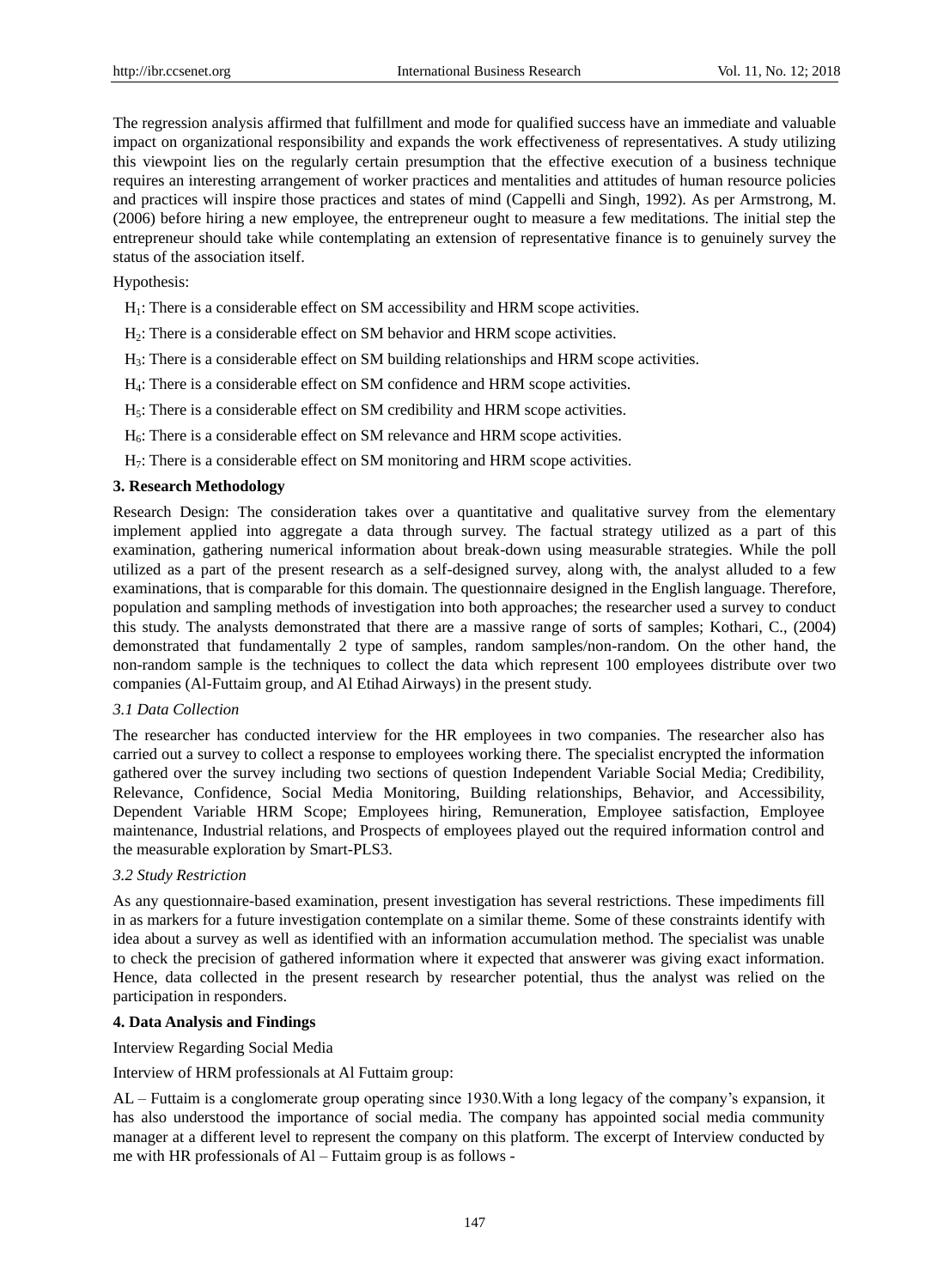Do you rely on social networking sites like LinkedIn for searching suitable candidates at the required educational qualification and experience?

Our company has a LinkedIn page as https://www.linkedin.com/company/al-futtaim. We have a community network for all employees working or worked with our company. We use LinkedIn frequently for hiring employees with the desired qualification and experience.

Do you exploit social media to stay connected with former employees?

We remain connected to our former employees also through a various forum and community. Our connection with former employees is based making our network rich and more geographically diverse.

Do you create an online knowledge base for employees that include industrial updates and important events?

Yes, the company has created an online knowledge database and as per feedback, it has been proved helpful for both us and employees.

Do the employees have a social platform where they can share their stories and experiences?

The company has various community pages of their own namely on a Linkedin, face book and twitter where they can share their experience with the company. Apart from that employees use the various independent communities as a gal's door, etc to give feedback and share their stories.

 Do you monitor the time spent by employees on social networking sites during office hours as it can hamper their productivity?

Yes, we take a monthly report from the IT department to review the working pattern of employees and the time spends by them on social media.

Does the company have a social media policy?

We have appointed social media community manager to publish the company's content, but we have yet not come up with any social media policy.

Interview of HRM professionals at Al Etihad Airways:

Al- Etihad Airways has started its operations from the year 2003 in Airlines Industries. The company is the second largest carriage of UAE and has shown a promising growth in last few years. In comparison to Al Futtaim, it's a new company with a disruptive model of business. The excerpts of an interview with its HR professional in a context on social media is as follows –

 Do you rely on social networking sites like LinkedIn for searching suitable candidates at the required educational qualification and experience?

The company does not strongly rely on social media sites for recruitment of its candidate, but we sometimes use it for higher authority jobs.

Do you exploit social media to stay connected with former employees?

We do not exploit social media, but with different informal communities remain in touch with former employees.

- Do you create an online knowledge base for employees that include industrial updates and important events? No, we have not created any such knowledge portal yet.
- Do the employees have a social platform where they can share their stories and experiences?

We have our social media pages where employees can share their stories.

 Do you monitor the time spent by employees on social networking sites during office hours as it can hamper their productivity?

Yes, we review reports of our IT department at frequent intervals.

• Does the organization have SM arrangement?

No, the association has not come up with any social media policy yet.

# *4.1 Survey Descriptive Analysis*

The consideration is directed by employees from both companies within the context of the effect of SM they feel on Human Resource Management Scope Activities (HRMSA). The result has been conducted among the various age and income group of both the companies. The result of the survey has been summaries of coming paragraphs. The Quantitative Descriptive Analysis (QDA) was improved by the Tragon Corporation in the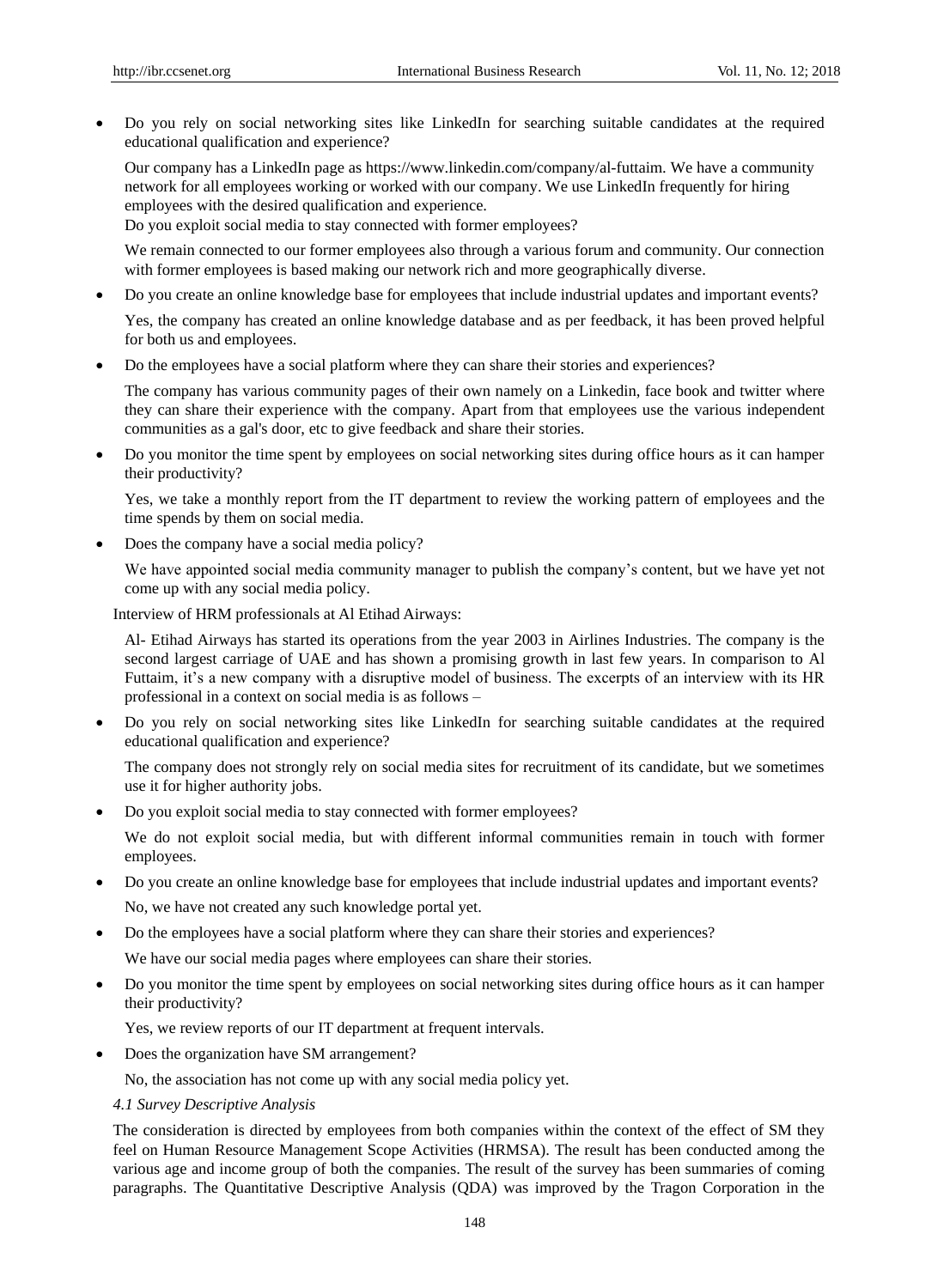mid-1970s to address the issues of quantifying sensory variety. As methods of measuring variety discernment, an unstructured line scale is utilized that methodologies continuous scales, an imperative property that allows the utilization of standard statistical procedures (Stone et al., 2008). As the Age in (Table 1) shown in the below, the sample based on demographic variables of participants, and relying on the age division, the result shows a high plurality of responders were among (28-34) years old, with (32.0%) and the next highest age category was between (35-41) years old, with (26.0%).

| Table 1. Age |  |  |
|--------------|--|--|
|--------------|--|--|

|           | Fre. | %     | $\%$  | Cum. % |
|-----------|------|-------|-------|--------|
| $21 - 27$ | 23   | 23.0  | 23.0  | 23.0   |
| 28-34     | 32   | 32.0  | 32.0  | 55.0   |
| 35-41     | 26   | 26.0  | 26.0  | 81.0   |
| $42 - 48$ | 13   | 13.0  | 13.0  | 94.0   |
| 48-54     |      | 6.0   | 6.0   | 100.0  |
| Total     | 100  | 100.0 | 100.0 |        |

While, in the item of monthly income (Table 2) in below, the highest was (43%) of responders were a (AED 500-800) with (43.0%), following by (41%) with a (AED 800-above).

Table 2. Monthly Income

|                   | Fre. | $\%$  | $\%$  | Cum. % |
|-------------------|------|-------|-------|--------|
| AED 300-500       | 16   | 16.0  | 16.0  | 16.0   |
| AED 500-800       | 43   | 43.0  | 43.0  | 59.0   |
| AED 800 and above | 41   | 41.0  | 41.0  | 100.0  |
| Total             | 100  | 100.0 | 100.0 |        |

Besides, the (Table 3) of social media assisted you to get the desired job you wanted? While, and based on the question categories, the result indicated that the high majority of responders were (Agree on a scale), with (58.0%) and the next highest scale category was (Strongly Agree scale), with (38.0%) the study found that the responders were completely satisfied of social media platforms.

| Table 3. Social media helped you to get the desired job you wanted? |  |
|---------------------------------------------------------------------|--|
|---------------------------------------------------------------------|--|

|                        | Fre. | $\%$  | $\%$<br>V | Cum. %                        |
|------------------------|------|-------|-----------|-------------------------------|
|                        |      | IJ.U  | 1.U       | $\mathbf{1} \cdot \mathbf{0}$ |
|                        |      | 3.0   | 3.0       | 4.0                           |
| $\mathbf{\mathcal{L}}$ | 58   | 58.0  | 58.0      | 62.0                          |
| S.A                    | 38   | 38.0  | 38.0      | 100.0                         |
| Total                  | 100  | 100.0 | 100.0     |                               |

In regard to question a community on social media helps in grievance addresses (Table 4) which is showing below, Pay hike or HRMS related issues? The table has indicated a majority to heartily agree on a scale of (28.0%) when the respondent has been asked the role of social media in solving HRMSA grievances or Pay hikes most of the respondent has strongly agreed that it is faster medium to communicate with management. Though some of the respondents disagreed with the role and argues the conventional approaches are still at work.

Table 4. Community on social media help in grievance addresses, Pay hike or HR related issues?

|                           | Fre. | $\frac{0}{0}$ | V<br>$\%$ | Cum. % |
|---------------------------|------|---------------|-----------|--------|
| S.D                       | 18   | 18.0          | 18.0      | 18.0   |
|                           | 20   | 20.0          | 20.0      | 38.0   |
|                           |      | 9.0           | 9.0       | 47.0   |
| $\boldsymbol{\mathsf{A}}$ | 25   | 25.0          | 25.0      | 72.0   |
| S.A                       | 28   | 28.0          | 28.0      | 100.0  |
| Total                     | 100  | 100.0         | 100.0     |        |

However, the (Table 5) of a question: which of the social media sites have helped you professionally the most? The most responder was answered (Facebook 42.0%, LinkedIn 23.0%, Instagram 15.0%, Twitter 13.0%, and YouTube 7.0%) respectively, the respondent when asked about the site that helped them most in their professional terms. They had shown a faith in Facebook most apart from that the respondent has a strong faith in their community groups.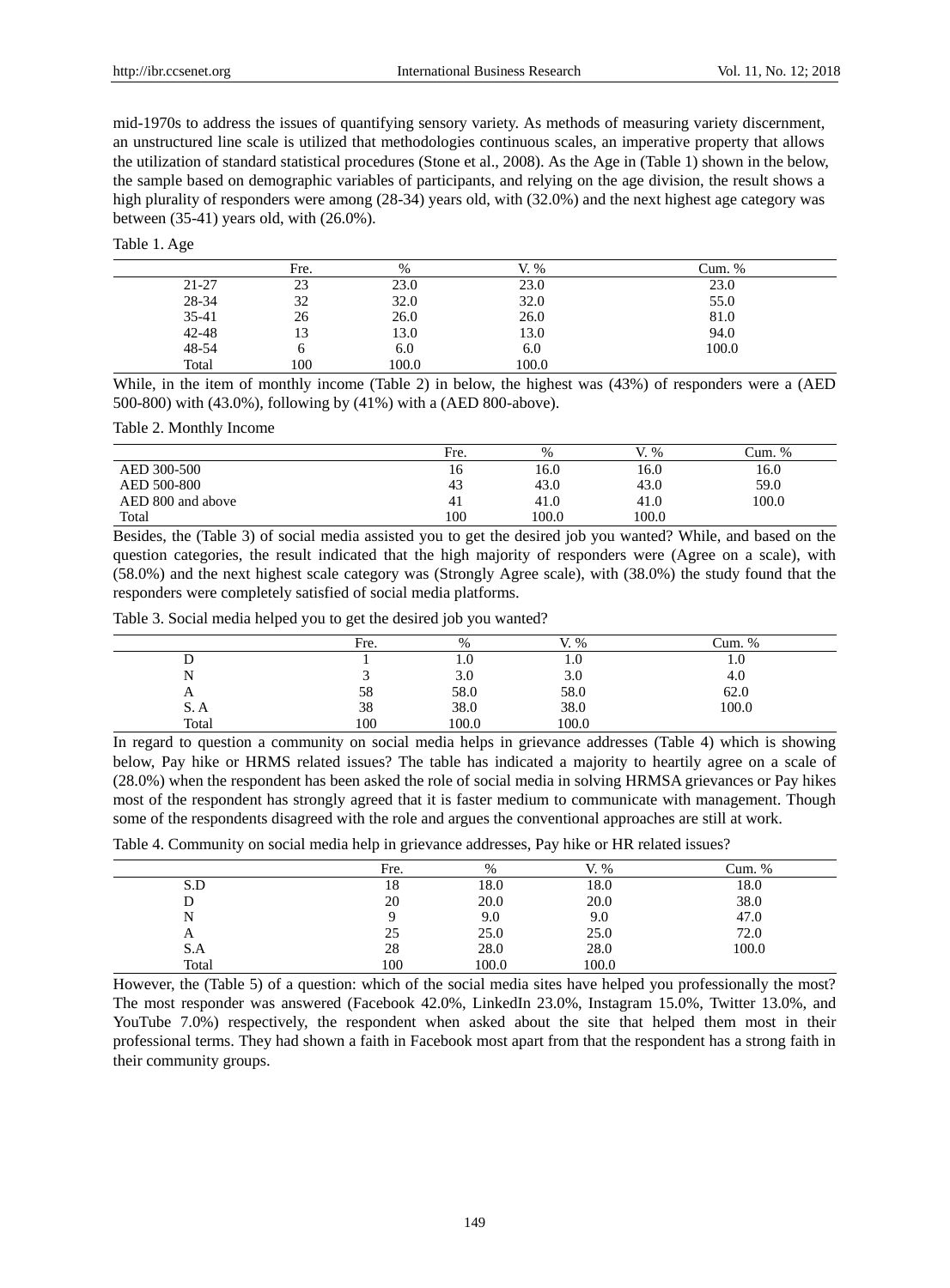|           | Fre.             | $\%$  | $\%$  | Cum. % |
|-----------|------------------|-------|-------|--------|
| Twitter   | $\sqrt{2}$<br>10 | 13.0  | 13.0  | 13.0   |
| Instagram |                  | 15.0  | 15.0  | 28.0   |
| YouTube   |                  | 7.0   | 7.0   | 35.0   |
| Facebook  | 42               | 42.0  | 42.0  | 77.0   |
| LinkedIn  | 23               | 23.0  | 23.0  | 100.0  |
| Total     | 100              | 100.0 | 100.0 |        |

Table 5. Which of SMP has helped you professionally the most

Finally, on the (Table 6) indicate of question does company need to have a social media policy? The study found that the most respondent go to (Agree scale) with 44.0%, when asked to the respondent about the need of social media policy 44 out of 100 respondents has shown an affirmation (Agree), and out of 100 (9 Strongly Agree), (21 Neutral) on that while the (2 Strongly Disagree), and (24 Disagree) of the respondent denied the fact on the ground that it is of no help. In concluding from descriptive analysis the reasonable ground to believe that study is dealing with actual respondents that have been visiting the company social media platforms.

Table 6. Do company need to have a social media policy

|       | Fre. | $\%$  | V<br>V. % | Cum. % |
|-------|------|-------|-----------|--------|
| S.D   |      | 2.0   | 2.0       | 2.0    |
|       | 24   | 24.0  | 24.0      | 26.0   |
| N     | 21   | 21.0  | 21.0      | 47.0   |
| A     | 44   | 44.0  | 44.0      | 91.0   |
| S.A   |      | 9.0   | 9.0       | 100.0  |
| Total | 100  | 100.0 | 100.0     |        |

*4.2 R Square Analysis*

From the (Table 7) quality criteria for latent variable, which is indicated on an appendix, it has been demonstrated an intensity of the connection between autonomous factors; X1 Credibility, X2 Relevance, X3 Confidence, X4 Social Media Monitoring, X5 Building relationships, X6 Behavior, and X7 Accessibility and the Y = Human Resource Management Scope Activities reflected by R-value as subordinate variable. The  $(R^2)$  has demonstrated the regression show execution. The most grounded esteem was the efficiency of the entire paradigm. During, the  $(R^2)$  esteem has demonstrated autonomous factors were emphatically affecting on the HRMSA a subordinate factor. Along these lines, it has been demonstrated that the  $(R^2)$  was showed up (.77118) along with (75.358 %) a variation in DV and this could be illustrated through IV variation, with significant P-value (0.000).

# Table 7. Quality criteria for latent variable

|                   | (O.S)  | (S.M)  | (STDEV) | S.T( O/STDEV ) | (P.V)  |
|-------------------|--------|--------|---------|----------------|--------|
| <b>HRMSA</b>      | ).771  | 0.7921 | 0.0405  | 19.0375        | 0.0000 |
| R Square Adjusted | ).7535 | 0.7761 | 0.0436  | 17.2742        | 0.0000 |

HRMSA; Human Resource Management Scope Activities

# *4.3 PLS Path Model Estimation*

Based on the conceptual model on the (Figure 1), the social media, is dragged to utilize the "repeated indicators approach" factors of slash level, respectively (e.g., Credibility, Relevance, Confidence, Social Media Monitoring, Building relationships, Behavior, and Accessibility) they prevail again for the identical bigger level factor (e.g., Human Resource Management Scope Activities). The PLS-SEM algorithm is controlled by utilizing "Calculate by PLS Algorithm" and effectively assembles with the instruction proposed through (Hair et al., 2013). As per to study, specialists can appropriately evaluate the "path coefficients" in the basic model; the analyst should first look at the pointer dependability, inward consistency reliability, discriminant legitimacy, and the concurrent validity of the reflective estimation paradigm to guarantee they are attractive (Wong, K., 2013).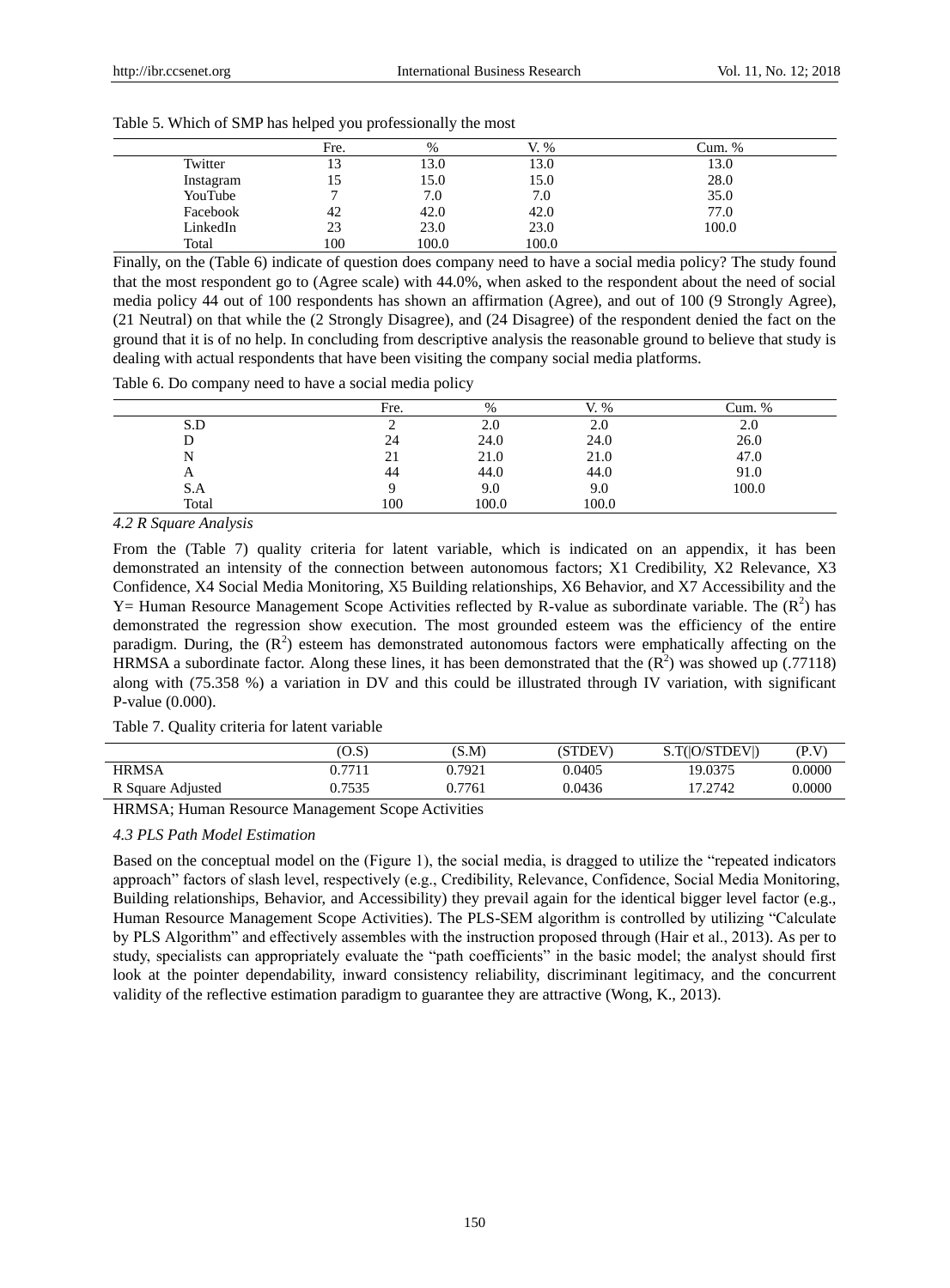

Figure 1. Conceptual Model

Source: Based on AA Karam & A Kitana (2018).

# *4.4 Reliability of Inward Consistency*

Based on the mentioned program, composite dependability, as opposed to "Cronbach's alpha", is utilized for consider an estimation paradigm inward consistency reliability. An inward consistency is customarily limited utilizing Cronbach's alpha. Nevertheless, it is non-reasonable for PLS-SEM in light of the fact that it is touchy to a quantity of items in the criterion, and this is likewise established to create extreme underrating while connected to the program paradigm (Henson, 2001). In present study, the composite reliability to the constructs Accessibility, Behavior, Building Relationships, Confidence, Credibility, Relevance, Social Media Monitoring and Human Resource Management Scope Activities are indicated to be 0.78654 0.89671, 0.78897, 0.78094, 0.78880, 0.79568, 0.80466, and 0.79348 severally, point out raise altitudes of inward consistency reliability (Osburn, 2000). Earlier investigation proposes that a doorstep altitude of 0.60 or soaring is desired to demonstrate a tasteful composite reliability in investigational study Pereira and Pinto, (1992) but not overrun the (0.95) level. Therefore, so as the rate of the statistic is one yet, it acts not mean completeness in composite reliability due to is a solitary thing feature.

#### *4.5 Validity of Convergent*

Convergent validness indicates to a paradigm capability to clarifying the indicator's variation. The average variation extracted ability supply proof of convergent validness (Russell, 1978). Research suggests an average variety extracted doorstep scale of (0.5) as confirmation of convergent validness. However, two of study develops exceeded this grade and the rest are not very far from this scale (Bagozzi, and Yi, 1988). After these build met discriminant legitimacy and latest reliability investigations; they are protected against the paradigm to preserve purport validity. The average variation extracted from the latent variable as shown in (Table 8) summary, of, construct reliability, validity bigger than (0.05), therefore, the (0.5) is the lower standard desired. In this way, the standard of reflective build's proving to gain the abnormal altitude of convergent validity.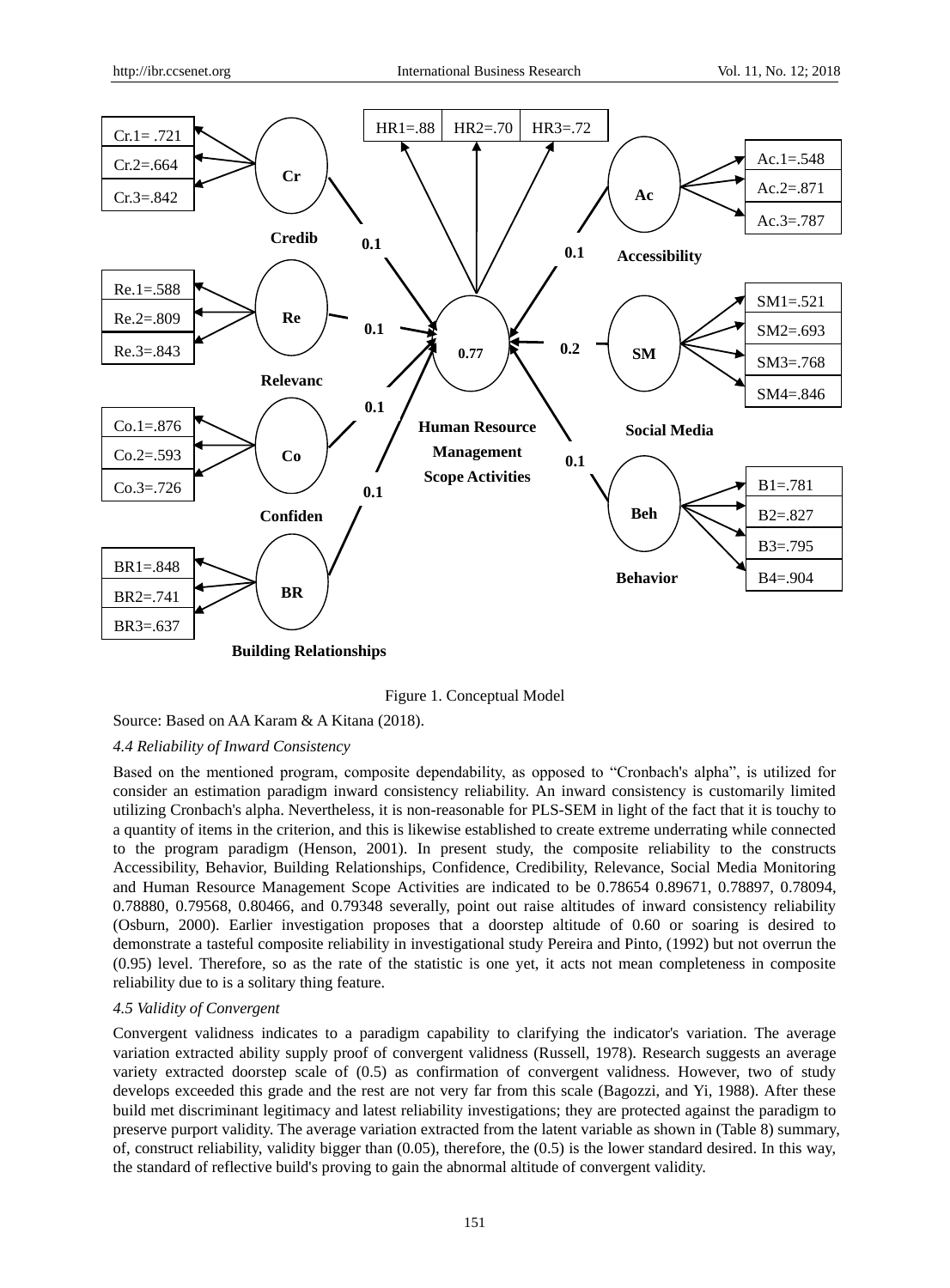# *4.6 Construct Reliability, and Collinearity Statistics (VIF)*

Based on reliability which is a status to validity, loadings accuracy is the essential chequered to include the relevance to measure have much on popular to capture via dormant variables. Subsequent to analyzing the external loadings from each LVs (credibility, relevance, confidence, social media monitoring, building relationships, behavior, and accessibility, and the human resource management scope activities, indicators that are shown exterior loadings bigger from (.4) doorstep altitude (Hair et al., 2013). Therefore, all indicators are establishing to have factors between (.5) to (.9). A factor pertinence experiment is consequently carrying out into these each factor to inform whether they ought to be held in the paradigm. Hence, this could be enough evidence that all indicators indicate extremely dynamic relationships. In an indicator's importance, experiment, dubious factors ought to be erased just if their expulsion from the PLS paradigm prompts an expansion of an AVE and composite reliability (CR) of their builds over the (.5) limits these can be gotten from (Table 8) through review criteria diagram. As the disposal of these, all factor would bring about an expansion of (AVE) and (CR) of their particular dormant variables. The indicators are retained because there (OL, LR, rho\_A, CR, and AVE) are all (>0.5) or higher which all are statically significant. The LVs ought to retain the capacity to clarify no less than (half) of every factor's variance. By PLS calculation, the subsequent path-coefficient's paradigm assessment is displayed in (Figure 1) and the OLs of various builds are shown on (Table 8).

|                               | Indicators             | Outer<br>Loadings  | Loadings<br>Reliability | rho_A   | Composite<br>Reliability | <b>AVE</b> | Collinearity<br>Statistics (VIF)<br><b>SM</b> |  |
|-------------------------------|------------------------|--------------------|-------------------------|---------|--------------------------|------------|-----------------------------------------------|--|
|                               | AC1                    | 0.54843            |                         |         |                          |            |                                               |  |
| Accessibility                 | AC2                    | 0.87095            | 0.58868                 | 0.64674 | 0.78654                  | 0.55959    | 1.85709                                       |  |
|                               | AC3                    | 0.78704            |                         |         |                          |            |                                               |  |
|                               | BE1<br>BE <sub>2</sub> | 0.78058<br>0.82680 |                         |         |                          |            |                                               |  |
| Behavior                      | BE3                    | 0.79474            | 0.84612                 | 0.85320 | 0.89671                  | 0.68530    | 2.13741                                       |  |
|                               | BE4                    | 0.90371            |                         |         |                          |            |                                               |  |
|                               | BR1                    | 0.84823            |                         |         |                          |            |                                               |  |
| <b>Building Relationships</b> | BR <sub>2</sub>        | 0.74066            | 0.62383                 | 0.66837 | 0.78897                  | 0.55810    | 2.55896                                       |  |
|                               | BR <sub>3</sub>        | 0.63738            |                         |         |                          |            |                                               |  |
|                               | Col                    | 0.87649            |                         |         |                          |            |                                               |  |
| Confidence                    | Co2                    | 0.59300            | 0.60967                 | 0.72016 | 0.78094                  | 0.54916    | 2.34678                                       |  |
|                               | Co <sub>3</sub>        | 0.72635            |                         |         |                          |            |                                               |  |
|                               | <b>Crl</b>             | 0.72137            |                         | 0.63057 |                          | 0.55702    |                                               |  |
| Credibility                   | Cr2                    | 0.66406            | 0.60130                 |         | 0.78880                  |            | 2.96881                                       |  |
|                               | Cr3                    | 0.84244            |                         |         |                          |            |                                               |  |
|                               | Rel                    | 0.58798            |                         |         |                          |            |                                               |  |
| Relevance                     | Re2                    | 0.80935            | 0.63705                 | 0.70994 | 0.79568                  | 0.57042    | 3.03829                                       |  |
|                               | Re3                    | 0.84290            |                         |         |                          |            |                                               |  |
|                               | <b>HRMSI</b>           | 0.82248            |                         |         |                          |            |                                               |  |
| <b>HRMS</b>                   | HRMS2                  | 0.69956            | 0.61490                 | 0.63792 | 0.79348                  | 0.56279    | DV                                            |  |
|                               | HRMS3                  | 0.72285            |                         |         |                          |            |                                               |  |
|                               | SMM1                   | 0.52132            |                         |         |                          |            |                                               |  |
|                               | SMM <sub>2</sub>       | 0.69318            |                         |         | 0.80466                  |            |                                               |  |
| Social Media Monitoring       | SMM3                   | 0.76802            | 0.67975                 | 0.73357 |                          | 0.51445    | 2.59909                                       |  |
|                               | SMM4                   | 0.84599            |                         |         |                          |            |                                               |  |

Table 8. Summary of Construct Reliability, Validity

Moreover, the measure of collinearity statistics "variance inflation factor" (VIF) human resource management scope activities dependent variable; therefore VIF compute the effect of collinearity into the ingredients during an inner VIF values in smart-PLS. The VIF is constantly more noteworthy than or equivalent of one, tolerance, it's up to one. There is eternally approved VIF esteem until deciding nearness from multi-collinearity. Estimating about VIF with a view to surpass ten are frequently viewed as multi-collinearity, however, during feeble paradigms admires over two and halves might be a reason into worry. In countless insights, programs, the outcomes are demonstrated both as an individual  $R^2$  esteem (unmistakable from the general  $R^2$  of the model) and a Variance Inflation Factor (VIF). At the point when those  $R^2/VIF$  esteems are bigger from each factor of the paradigm, multi-collinearity are likely a matter at the point when VIF is bigger, there is high multicollinearity and unpredictability of the b and beta coefficients. It is regularly compact to deal with this. For more, evidence of all LVs inner VIF values was (between1-3) as indicated on (Table 8) which is far enough to show statistically significant (Ringle et al., 2015).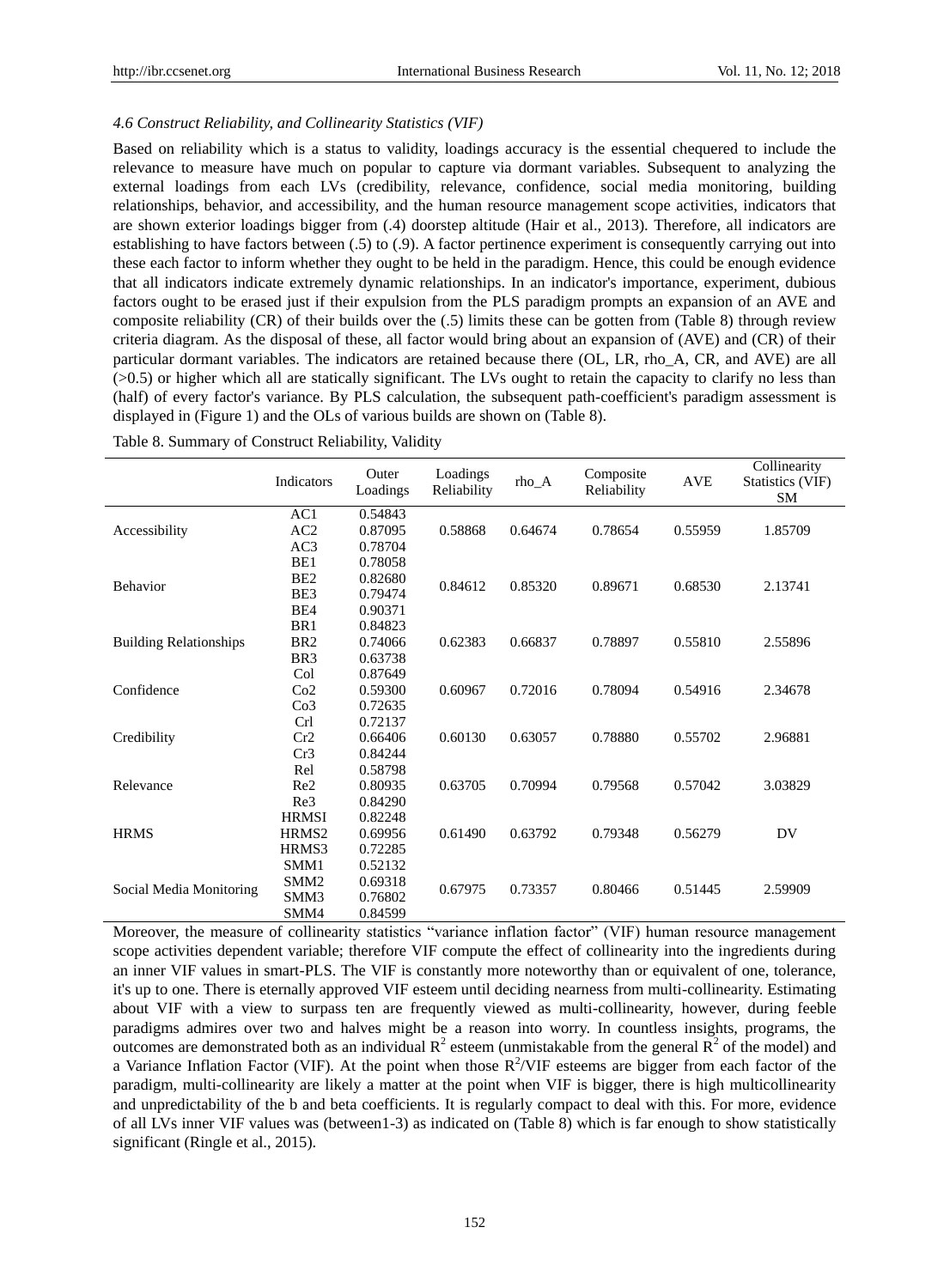# *4.7 Discriminant Validity*

As per Fornell-Larcker Criterion (Table 9) results and specification as the same researcher in (1981) is a familiar while traditionalist method of evaluate "discriminant validity" in Smart-PLS-SEM. An additional way is a cross stacking analysis, the factors stacking to its latent variables ought to be inflated than other constructs. Hence, the square root of each latent factor ought to be bigger of latent factors connection to establish the discriminant validity. As indicated in (Table 8) plainly the discriminant validity will stretch to present study due to the square root of AVE for Credibility, Relevance, Confidence, Social Media Monitoring, Building relationships, Behavior, and Accessibility are much larger than the corresponding LFC. Hence, the numbers are bigger through correlation rates within column about (Accessibility.74806), (Behavior. 82783) (Building Relationships.74706), (Confidence.74105), (Credibility.74634), (Relevance.75526), (HRMS.76772), and (Social Media Monitoring.71725), and likewise higher than those in the (row). An abridged, to each factor, the estimations of square roots are greater than an AVE extricated estimations. Generally, the discriminant validity was well established.

### Table 9. Fornell-Larcker Criterion

|               | AC.   | ВE    | BR    | Co    | Сr    | Re    | <b>HRMS</b> | <b>SMM</b> |
|---------------|-------|-------|-------|-------|-------|-------|-------------|------------|
| Accessibility | 0.748 |       |       |       |       |       |             |            |
| Behavior      | 0.066 | 0.827 |       |       |       |       |             |            |
| Building Re.  | 0.395 | 0.565 | 0.747 |       |       |       |             |            |
| Confidence    | 0.423 | 0.419 | 0.656 | 0.741 |       |       |             |            |
| Credibility   | 0.517 | 0.540 | 0.648 | 0.637 | 0.746 |       |             |            |
| Relevance     | 0.447 | 0.582 | 0.561 | 0.643 | 0.727 | 0.755 |             |            |
| <b>HRMS</b>   | 0.534 | 0.596 | 0.721 | 0.689 | 0.722 | 0.738 | 0.767       |            |
| SM. Mo.       | 0.530 | 0.482 | 0.641 | 0.628 | 0.591 | 0.673 | 0.750       | 0.717      |
|               |       |       |       |       |       |       |             |            |

*4.8 Path Coefficients*

From the (Table 10) in appendix, path coefficients have specified the intensity of connection with the model latent factors with constant of determination  $(R^2)$  was indicated the effect on all LVs to investigate the hypothesis significantly. The significance decision level by researchers refuse (H0) is self-assertive. Routinely the five percentages (fewer from one out of twenty shot being off-base),  $0.1\%$  (P < 0.05, 0.01 and 0.001) ranks to have been utilized. This numeral can grant an incorrect discern from a safeguard. Hence, Accessibility H1, Behavior H2, Building relationships H3, Relevance H6, and Social Media Monitoring H7, were showing statistically significant with P-value smaller than (0.05). Whilst the hypothesis of Confidence H4 and Credibility H5 were rejected because of the P-value was higher of (.05).

|  | Table 10. Path Coefficients |  |
|--|-----------------------------|--|
|  |                             |  |

|                                | (O.S) | (S.M) | (STERR) | $T.S$ ( $ O/STERR $ ) | (P.V) | <b>Hypothesis</b> |
|--------------------------------|-------|-------|---------|-----------------------|-------|-------------------|
| Accessibility ->HRMSA          | 0.145 | 0.149 | 0.063   | 2.289                 | 0.022 | Accepted          |
| Behavior -> HRMSA              | 0.170 | 0.172 | 0.065   | 2.589                 | 0.009 | Accepted          |
| Building R-> HRMSA             | 0.170 | 0.161 | 0.063   | 2.683                 | 0.007 | Accepted          |
| Confidence $\rightarrow$ HRMSA | 0.115 | 0.130 | 0.085   | 1.345                 | 0.179 | Rejected          |
| Credibility -> HMRSA           | 0.105 | 0.101 | 0.074   | 1.417                 | 0.157 | Rejected          |
| Relevance -> HRMSA             | 0.150 | 0.15  | 0.078   | 1.932                 | 0.050 | Accepted          |
| <b>SMM-&gt;HRMSA</b>           | 0.262 | 0.258 | 0.085   | 3.075                 | 0.002 | Accepted          |

In concluding, during hypothesis testing by path coefficients in smart-PLS, each parameter assessments for identical hypotheses examined. Furthermore, a comprehensive effectiveness to conjecture that is achieved. Thus, a test statistically significant at the different levels, confirmed five from hypotheses, through their criterion valuation. Moreover, a statistical measure which is the  $(R^2)$  for clarifying the variance in IV and DV upon paradigm that demonstrated on (Table 7). However, all estimations of  $(R^2)$  having demonstrated the intensity of the association with (P-value =.00), from seven inactive factors on a paradigm were interpreted significant levels (1%-5%). As SPLS3 was specified  $(R^2)$  into comprehensive framework of a paradigm, this could be a better grade in combination paradigm rather to that if an SPLS discovers several troubles it might not confirm  $(R<sup>2</sup>)$  to all paradigm.

# **5. Discussion and Conclusion**

While concluding, a role of SM on HRMS is not deniable now, but it is still in its nascent stage. Based on the interview done by a researcher and the survey conducted to the conclusion that the companies which are established several decades ago (like Al-Futtaim) has assembled the effect of social media in a better way than the companies with the less establishment period. Secondly, the study found that as Al Futtaim is a big conglomerate with widespread business, it has a more extensive use of social media and has more concrete plans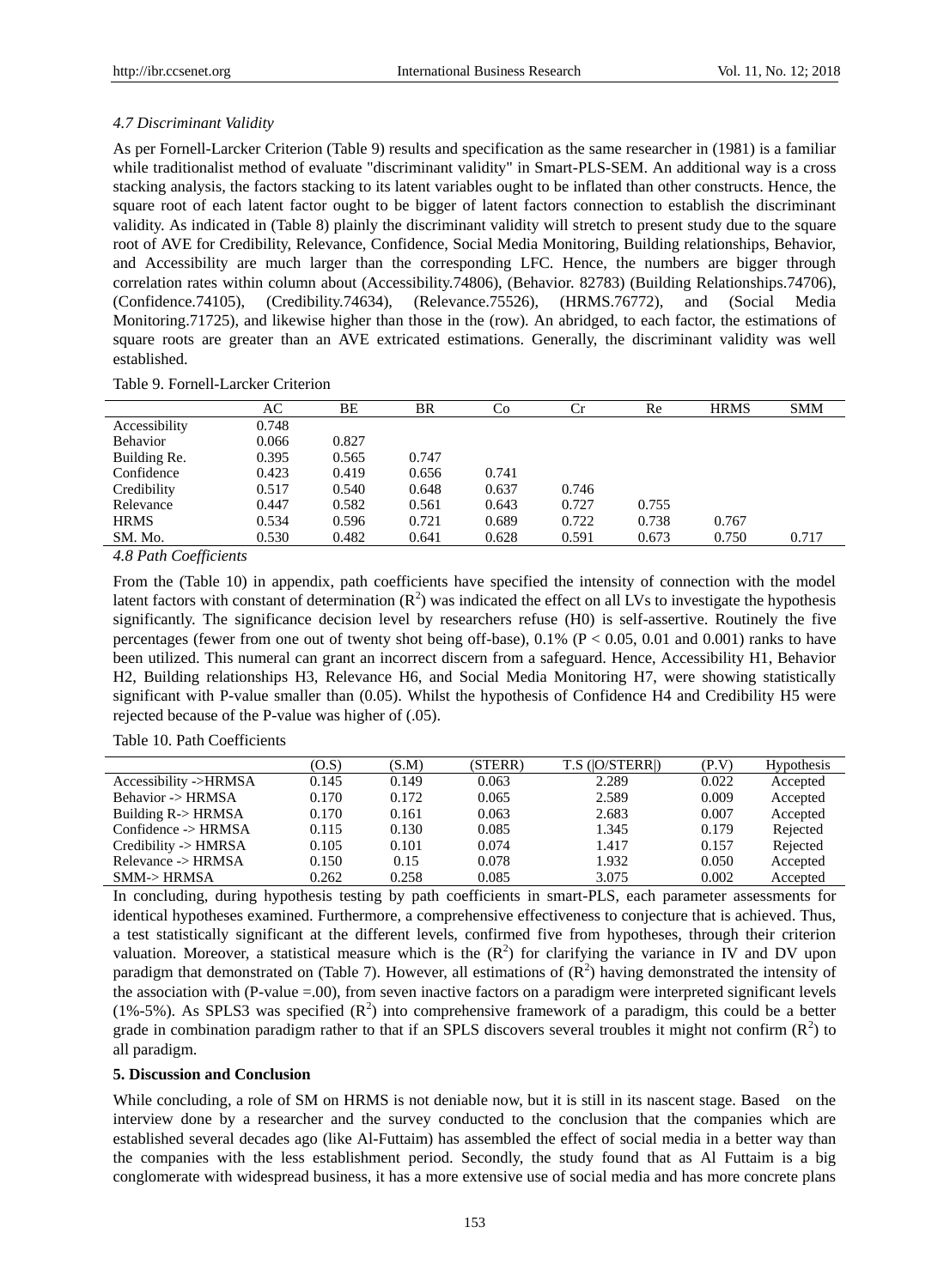in comparison to Al-Etihad which mostly take help of social media when needed in HRMSA. Though from the survey and interview the study get to know that no one has still implemented any social media policy but Al Futtaim is in a mood to adapt it while Al- Etihad do not see its need in recent years. Specifying the achievement of SM within broadly and their creating application for associations specifically, the investigation theme has likewise turned out to be vital for organizational examination and HRMS. Albeit SM gives numerous open doors, e.g., for a viable undertaking and credibility administration, the study has mentioned out some potential threats. This empowered us to grant numerous exact examinations on the open doors, and dangers of SM utilize a structure that considers reflection from lone occurrences, for which implies it takes into account summing up an HRMS pertinent subject in connection for web-based social networking and, along these lines, for information exchange inside the HRMSA.

Through a testimonial to innovation and socialite construction, the study has indicated how authoritative and singular vigour may change while occurring in simulated environments concerning to HRMS. Firstly, the outline, through the specialized design of SM, limits yet in addition empowers proven activities. This can combination, and the hierarchical body while decides how ordinary activities are facilitated. In this manner, to view innovation as existence firmly identified with a sociable situation, Orlikowski and Scott, (2008), the ability viewed as an interest in resolve post-processing job. Next, the study determined another variety of association in order to counterpart the customary zones of collaborations with organizations as a component of enrollment. One of the study situations, some portion of the association's workforce was expressible inside a shut situation with its own particular principles of conduct. In connection to SM, the study beholds the uniqueness of a specific birth companion as existence applicable to HRMS. Digital locals and post-computerized locals, as the most youthful companions in associations, convene their own particular desires, in research vision, progressively diffuse in associations that will come about, we expect, in some serious variations into communication and conduct.

The HRMS activities spotted out the present study whilst the HRMS academic clarifications consider several functional ramifications during an importance technical framework, organization design, with information systems design. The activities concerning related standards could prompt improvements and usage of extra effective on technical and sociable situations as far as the open doors and threats to utilizing SM. Otherwise, the analysts would prescribe administration should play a dynamic part in the use of SM, for instance, by making a sufficient situation for group building, masterminding the specialized premise, and tuning the principles of conduct through Accessibility, Behavior, Building Relationships, Confidence, Credibility, Relevance, Social Media Monitoring, and Human Resource Management Scope Activities. Subsequently, accordingly leads should be sanctioned in ordinary practices; administrative nearness in SM conditions ought to be compulsory. The study assumes tuning the plan of correspondence pattern and points via partaking in ordinary correspondence is an essential authority task.

Eventually, based on the above survey concludes that an effect of social media has increased from recent times for HRMSA. But the involvement is still very informal and a lot needed to be done to make it a formal and reliable platform for human resource management scope activities. Regardless of the possibility that researching SM outlines has contrasted with exploring vis-a-vis confront, a few points of interest in the information (the discussion is put away as content, which offers the chance to dissect it ex-post), some sort of triangulation with different sources, for example, talk about the information and data from members perception, will even know as a basic. Therefore, in this case, would have gone past the objectives of present survey and should be left to future research.

### **Acknowledgement**

We would like to thank the all members of two companies Al-Futtaim and Al-Etihad group UAE for their participation in the survey who supported our work in this way and helped me get results of better quality. We also grateful to the our universities for their patience and support in overcoming numerous obstacles I have been facing through our research.

## **References**

Anderson, C. K. (2012). The impact of social media on lodging performance. *Cornell Hospitality Report, 12*(15), 4-11.

Armstrong, M. (2006). Human resource management practice. *London: Kogan page limited*.

Arthur, J. B. (1994). Effects of human resource systems on manufacturing performance and turnover. *Academy of Management journal*, *37*(3), 670-687.

Bagozzi, R. P., & Yi, Y. (1988). On the evaluation of structural equation models. *Journal of the Academy of*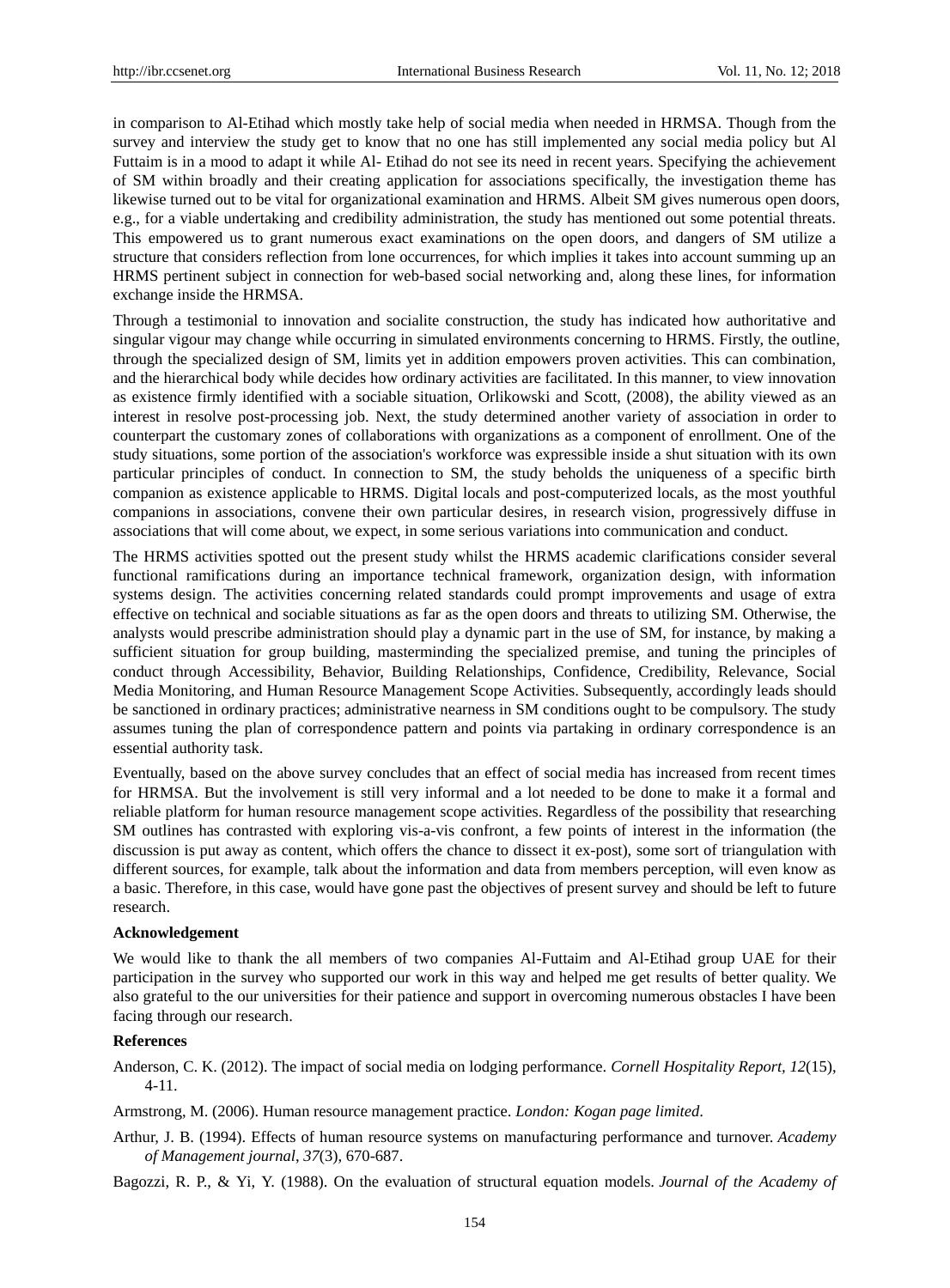*Marketing Science, 16*(1), 74-94. https://doi.org/10.1007/BF02723327

- Cappelli, P., & Singh, H. (1992). Integrating strategic human resources and strategic management. *Research Frontiers in Industrial Relations and Human Resources*, *165*, 192.
- Constantinides, E., & Fountain, S. J. (2008). Web 2.0: Conceptual foundations and marketing issues. *Journal of Direct, Data and Digital Marketing Practice*, *9*(3), 231-244. https://doi.org/10.1057/palgrave.dddmp.4350098
- Edosomwan, S., Prakasan, S. K., Kouame, D., Watson, J., & Seymour, T. (2011). The history of social media and its impact on business. *Journal of Applied Management and Entrepreneurship, 16*(3), 79.
- Fodness, D., & Murray, B. (2007). Passengers' expectations of airport service quality. *Journal of Services Marketing, 21*(7), 492-506. https://doi.org/10.1108/08876040710824852
- Fornell, C., & Larcker, D. F. (1981). Structural equation models with unobservable variables and measurement error: Algebra and statistics*. Journal of Marketing Research*, 382-388. https://doi.org/10.1177/002224378101800313
- Freer, T. (2011). Social media gaming–a recipe for employer brand success. *Strategic HR Review, 11*(1), 13-17. https://doi.org/10.1108/14754391211186269
- Hair, J. F., Ringle, C. M., & Sarstedt, M. (2013). Partial least squares structural equation modeling: Rigorous applications, better results and higher acceptance.
- Hanna, R., Rohm, A., & Crittenden, V. L. (2011). We're all connected: The power of the social media ecosystem. *Business Horizons*, *54*(3), 265-273. https://doi.org/10.1016/j.bushor.2011.01.007
- Henson, R. K. (2001). Understanding internal consistency reliability estimates: A conceptual primer on coefficient alpha. *Measurement and Evaluation in Counseling and Development, 34*(3), 177.
- Karam, A. A., & Saydam, S. (2015). An analysis study of improving brand awareness and its impact on consumer behavior via media in North Cyprus (A case study of fast food restaurants). *International Journal of Business and Social Science, 6*(1).
- Kaur, T., & Zafar, S. (2014). Impact of Social Media on HR Functions: A Review. *Prabandhan: Indian Journal of Management, 7*(3), 26-34. https://doi.org/10.17010/pijom/2014/v7i3/59279
- Kitana, A., & Karam, A. A. (2017). The relationship between work environment into women's career development and job satisfaction in the United Arab Emirates: A large scale sampling. *International Journal of Business and Management Invention, 6*, 22-28.
- Korff, J., Biemann, T., & Voelpel, S. C. (2017). Differentiating HR systems' impact: moderating effects of age on the HR system–work outcome association. *Journal of Organizational Behavior, 38*(3), 415-438. https://doi.org/10.1002/job.2130
- Kothari, C. R. (2004). Research methodology: Methods and techniques. *New Age International*.
- Madia, S. A. (2011). Best practices for using social media as a recruitment strategy. *Strategic HR Review, 10*(6), 19-24. https://doi.org/10.1108/14754391111172788
- Mahmood, A. (2012). Impact of Training on Commitment, retention and performance. *Islamabad: Foundation University, Islamabad*.
- Oh, O., Agrawal, M., & Rao, H. R. (2013). Community intelligence and social media services: A rumor theoretic analysis of tweets during social crises. *Mis Quarterly, 37*(2). https://doi.org/10.25300/MISQ/2013/37.2.05
- Orlikowski, W. J., & Scott, S. V. (2008). 10 sociomateriality: challenging the separation of technology, work and organization. *Academy of Management Annals, 2*(1), 433-474. https://doi.org/10.5465/19416520802211644
- Osburn, H. G. (2000). Coefficient alpha and related internal consistency reliability coefficients. *Psychological methods, 5*(3), 343. https://doi.org/10.1037/1082-989X.5.3.343
- Pereira, M. V. F., & Pinto, L. M. V. G. (1992). A new computational tool for composite reliability evaluation. *IEEE transactions on power systems, 7*(1), 258-264. https://doi.org/10.1109/59.141712
- Ringle, C. M., Wende, S., & Becker, J. M. (2015). SmartPLS 3. Boenningstedt: SmartPLS GmbH, http://www. smartpls. com.
- Rudnick, M., & Wyatt, W. (2007). How to integrate new technology and social media into HR processes. *Strategic HR Review, 6*(2), 5-5. https://doi.org/10.1108/14754390780000944